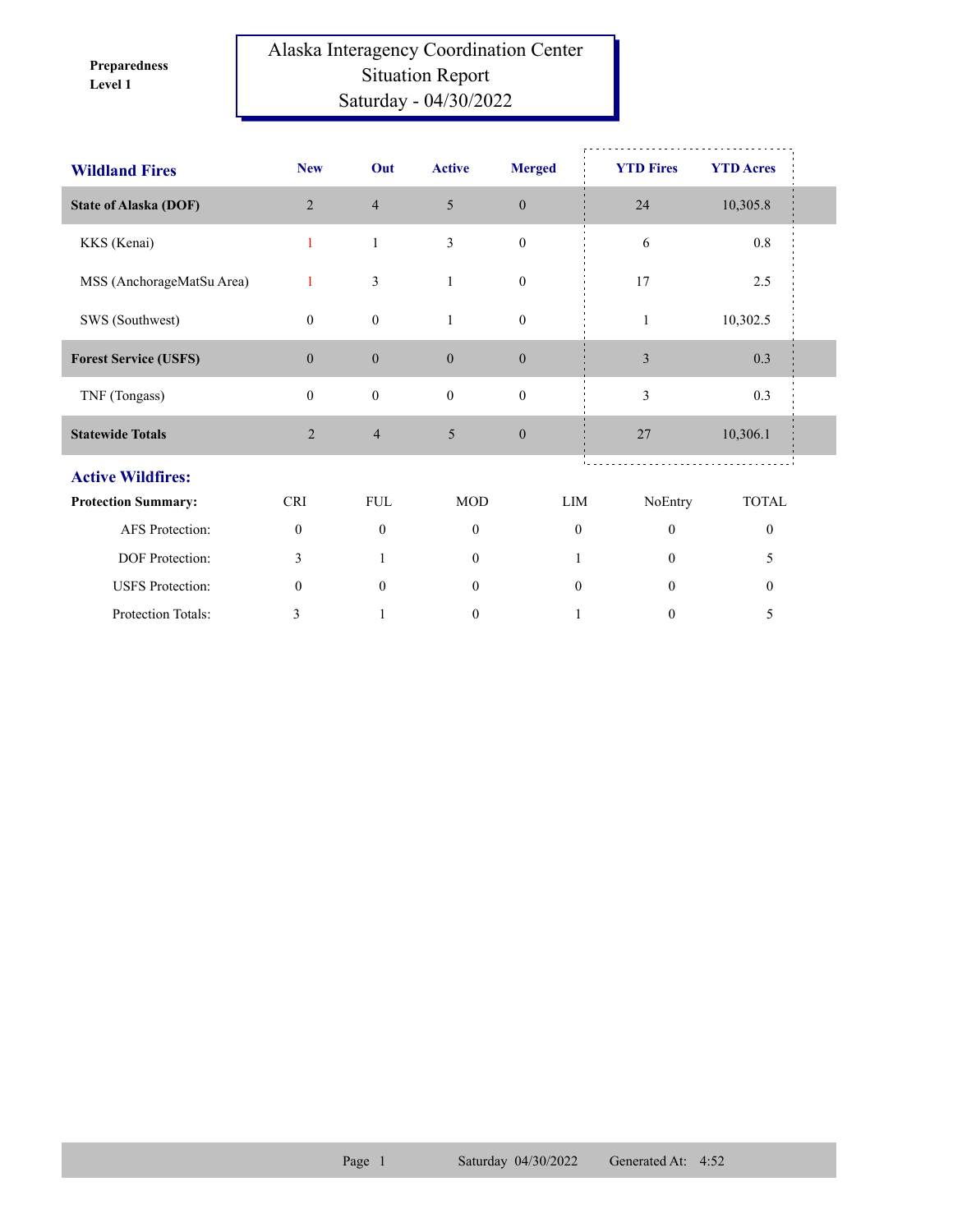## **Active Fires Status Summary**

|                         | Staffed           |                     |                   | Unstaffed           |
|-------------------------|-------------------|---------------------|-------------------|---------------------|
|                         | Contained $(S/C)$ | Uncontained $(S/U)$ | Contained $(U/C)$ | Uncontained $(U/U)$ |
| AFS Protection:         |                   |                     |                   |                     |
| <b>DOF</b> Protection:  |                   |                     |                   |                     |
| <b>USFS</b> Protection: |                   |                     |                   |                     |
| Status Totals:          |                   |                     |                   |                     |

| <b>Active Fires Acreage Summary</b> |                       |                |  |
|-------------------------------------|-----------------------|----------------|--|
|                                     | Acres                 | Acreage Change |  |
| 2 New                               | 0.2                   |                |  |
| 4 Monitor                           | 10,302.8              | 609.9          |  |
| 3 Out                               | 0.5                   | 0.0            |  |
| 3 Prescribed                        | 16.0                  |                |  |
| 12 Fires                            | Total Acres: 10,319.5 |                |  |

## **Prescribed Fires**

|                                 | <b>YTD</b> Fires | <b>YTD</b> Acres | <b>New</b> | Active | Out Yesterday |
|---------------------------------|------------------|------------------|------------|--------|---------------|
| Military                        |                  | 0.1              |            |        |               |
| National Park Service           |                  | $1.0\,$          |            |        |               |
| State of Alaska                 |                  | 5.1              |            |        |               |
| U.S. Forest Service             |                  | 14.0             |            |        |               |
| <b>Fuels Management Totals:</b> |                  | 21.1             |            |        |               |

## **Cause Summary For All Fires (Includes Merged Fires But Not Prescribed Fires)**

|        | Human: 25       |                | 3.5 Acres |
|--------|-----------------|----------------|-----------|
|        | Undetermined: 2 | 10,302.6 Acres |           |
| Total: | 27              | 10,306.1 Acres |           |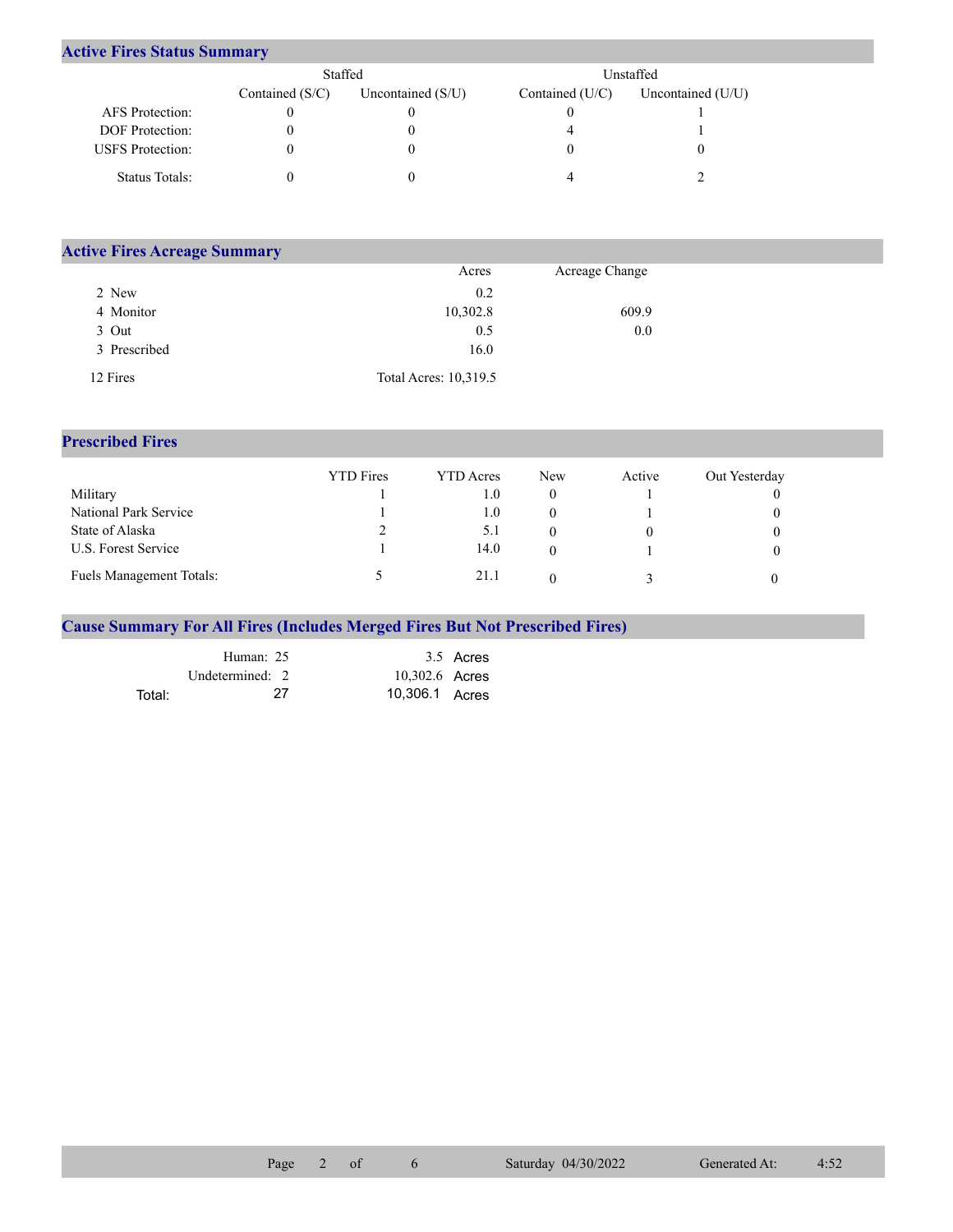| <b>New</b>               |                                                                                                                                                                                                                                                                                                  | Count: $2 \overline{ }$              | Acres: $0.2$               |                      |                                   |                          |                               |  |
|--------------------------|--------------------------------------------------------------------------------------------------------------------------------------------------------------------------------------------------------------------------------------------------------------------------------------------------|--------------------------------------|----------------------------|----------------------|-----------------------------------|--------------------------|-------------------------------|--|
| Daily Report From: 04/29 |                                                                                                                                                                                                                                                                                                  |                                      |                            |                      |                                   | $0.1$ Acreage On $04/29$ |                               |  |
| 201030                   | Owner: Private                                                                                                                                                                                                                                                                                   | Lat: $6130.1017$<br>Lon: 149 37.4217 | Status: Out 04/29<br>Unit: | <b>AKPRI-Private</b> | Acres: $0.1$<br>Start Date: 04/29 |                          | Option: Critical<br>Area: MSS |  |
| 030                      |                                                                                                                                                                                                                                                                                                  | Name: Settlers Bay                   |                            |                      |                                   |                          | Cause: Human                  |  |
|                          | MATCOM reported a small grass fire at Settlers Bay park. One Forestry engine and one Prevention unit responded. Upon<br>arrival, units discoverd a 0.1 acre fire burning in grass and light brush. Units extinguished the flames and checked for<br>remaining hotspots. The fire was called out. |                                      |                            |                      |                                   |                          |                               |  |
| Daily Report From: 04/29 |                                                                                                                                                                                                                                                                                                  |                                      |                            |                      |                                   | $0.1$ Acreage On $04/29$ |                               |  |

| Daily Report From: 04/29 |                    |               |                   | $0.1$ Acreage On $04/29$                                |
|--------------------------|--------------------|---------------|-------------------|---------------------------------------------------------|
|                          | Lat: $60\,27.6090$ | Status: $U/C$ | Acres: $0.1$      | Option: Full                                            |
| 203029                   | Lon: $150,59.3930$ |               | Start Date: 04/29 | Area: <b>KKS</b>                                        |
|                          | Owner: ANCSA       | Unit:         |                   | <b>AKVLN-Salamatof Native Association, Incorporated</b> |
| 029                      | Name: Salamatof    |               |                   | Cause: Human                                            |

DOF resource K-71 found unattended debris pile with minimal escapement into wildland, one engine was requested, K-62 responded. Fire was called contained and controlled at 1440.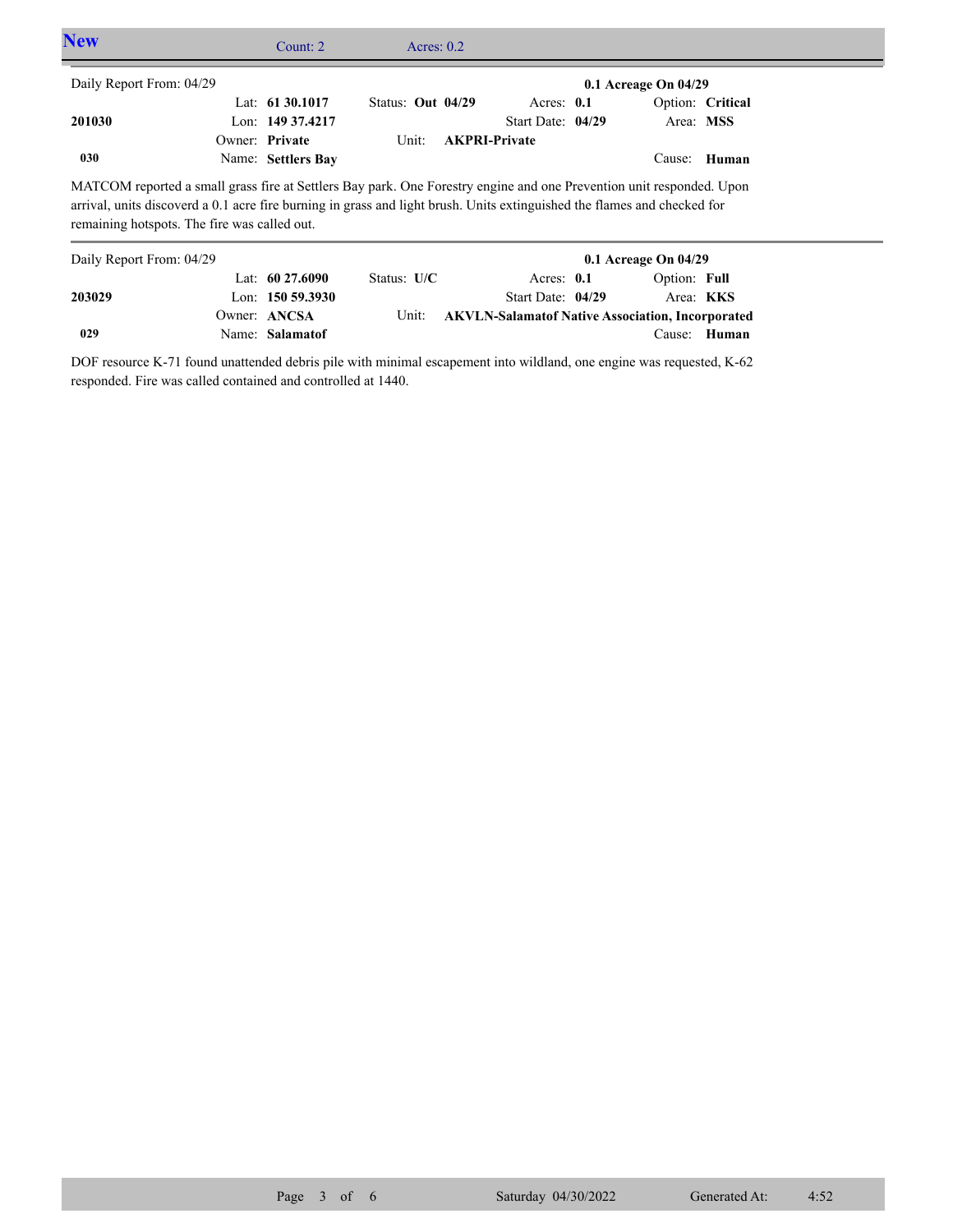| <b>Monitor</b> | Count: 4 | Acres: 10,302.8 | Acreage Change: 609.9 |  |
|----------------|----------|-----------------|-----------------------|--|

**These fires are currently in monitor status. Monitoring schedules are based on defined timeframes, but are dependent on available resources, and weather conditions. When monitoring occurs, information will be updated.**

Name: **Kwethluk**

Owner: USFWS

**012**

**PNPKS1**

| Last Report: 04/28                             |             |                       |             |                                |                 | $0.1$ Acreage On $04/28$ |                                  |
|------------------------------------------------|-------------|-----------------------|-------------|--------------------------------|-----------------|--------------------------|----------------------------------|
|                                                |             | Lat: 60 23.5870       | Status: U/C | Acres: $0.1$                   |                 |                          | Option: Critical                 |
| 203027                                         |             | Lon: $15110.3390$     |             | Start Date: 04/28              |                 |                          | Area: KKS                        |
|                                                |             | Owner: Private        | Unit:       | <b>AKPRI-Private</b>           |                 |                          |                                  |
| 027                                            |             | Name: Reflection Lake |             |                                |                 |                          | Cause: Human                     |
| Last Report: 04/28                             |             |                       |             |                                |                 | 0.1 Acreage On 04/28     |                                  |
|                                                |             | Lat: $61\,35.4233$    | Status: U/C | Acres: 0.1                     |                 |                          | Option: Critical                 |
| 201026                                         |             | Lon: 149 16.4817      |             | Start Date: 04/28              |                 | Area: MSS                |                                  |
|                                                |             | Owner: Private        | Unit:       | <b>AKPRI-Private</b>           |                 |                          |                                  |
| 026                                            |             | Name: Shenandoah      |             |                                |                 | Cause:                   | Human                            |
| Daily Report From: 04/29                       |             |                       |             |                                |                 |                          | No Acreage Change Since 04/27    |
|                                                |             | Lat: $6029.0383$      | Status: U/C | Acres: $0.1$                   |                 |                          | Option: Critical                 |
| 203025                                         |             | Lon: 151 03.6383      |             | Start Date: 04/27              |                 |                          | Area: KKS                        |
|                                                | Owner: City |                       | Unit:       | <b>AKAKS-Soldotna, City of</b> |                 |                          |                                  |
| 025                                            |             | Name: Soldotna Creek  |             |                                |                 | Cause:                   | Human                            |
| K-62 gridded the fire, found no heat or smoke. |             |                       |             |                                |                 |                          |                                  |
| Last Report: 04/26                             |             |                       |             |                                |                 |                          | 609.7 Acreage Change Since 04/23 |
| PKS1                                           |             | Lat: 60 32.1500       | Status: U/U |                                | Acres: 10,302.5 |                          | Option: Limited                  |
| 204012                                         |             | Lon: $160\,54.7500$   |             | Start Date: 04/16              |                 |                          | Area: SWS                        |

**Unit: AKYDR-Yukon Delta National Wildlife Refuge** 

Cause: **Undetermined**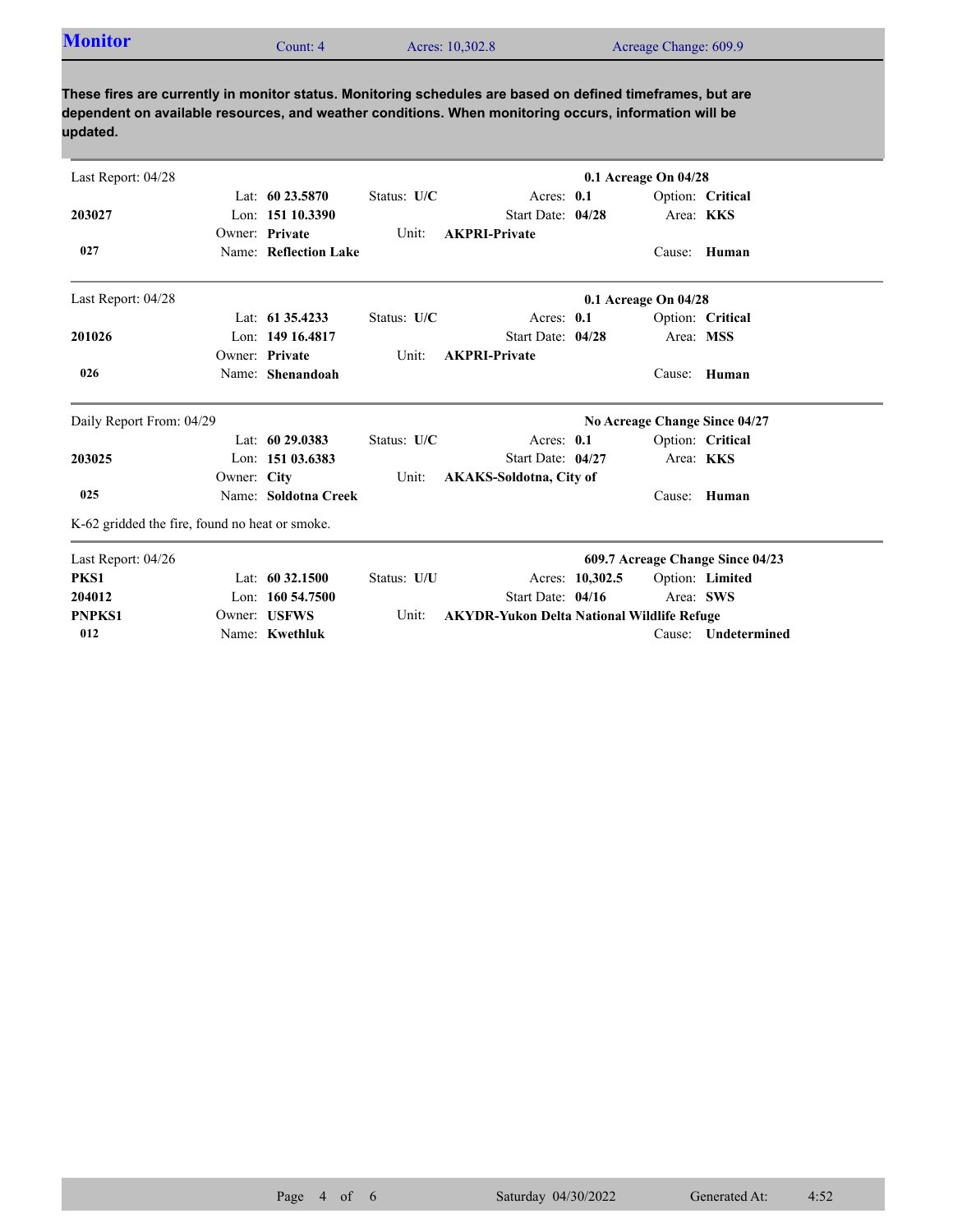| <b>Out</b>                 |                                                                           | Count: 3            | Acres: $0.5$      | Acreage Change: 0.0            |  |                               |                  |  |
|----------------------------|---------------------------------------------------------------------------|---------------------|-------------------|--------------------------------|--|-------------------------------|------------------|--|
| Daily Report From: 04/29   |                                                                           |                     |                   |                                |  | No Acreage Change Since 04/27 |                  |  |
|                            |                                                                           | Lat: $61\,32.5267$  | Status: Out 04/29 | Acres: $0.3$                   |  |                               | Option: Critical |  |
| 201024                     |                                                                           | Lon: $14904.6433$   |                   | Start Date: 04/27              |  |                               | Area: MSS        |  |
|                            |                                                                           | Owner: Private      | Unit:             | <b>AKPRI-Private</b>           |  |                               |                  |  |
| 024                        |                                                                           | Name: Bodenburg     |                   |                                |  |                               | Cause: Human     |  |
| The fire was declared out. |                                                                           |                     |                   |                                |  |                               |                  |  |
| Daily Report From: 04/29   |                                                                           |                     |                   |                                |  | No Acreage Change Since 04/27 |                  |  |
|                            |                                                                           | Lat: $6029.0290$    | Status: Out 04/29 | Acres: 0.1                     |  |                               | Option: Critical |  |
| 203021                     |                                                                           | Lon: $15103.4760$   |                   | Start Date: 04/26              |  |                               | Area: KKS        |  |
|                            | Owner: City                                                               |                     | Unit:             | <b>AKAKS-Soldotna, City of</b> |  |                               |                  |  |
| 021                        |                                                                           | Name: Gummy Bear    |                   |                                |  | Cause:                        | Human            |  |
|                            | K-62 checked the fire, gridded, found no heat, no smoke. Fire called out. |                     |                   |                                |  |                               |                  |  |
| Daily Report From: 04/29   |                                                                           |                     |                   |                                |  | No Acreage Change Since 04/26 |                  |  |
|                            |                                                                           | Lat: $61\,32.4100$  | Status: Out 04/29 | Acres: $0.1$                   |  |                               | Option: Critical |  |
| 201019                     |                                                                           | Lon: $14905.9800$   |                   | Start Date: $04/26$            |  | Area: MSS                     |                  |  |
|                            |                                                                           | Owner: Private      | Unit:             | <b>AKPRI-Private</b>           |  |                               |                  |  |
| 019                        |                                                                           | Name: Doc Mc Kinley |                   |                                |  | Cause:                        | Human            |  |

The fire was checked by Forestry Prevention, no smoke or heat was found. The fire was called out.